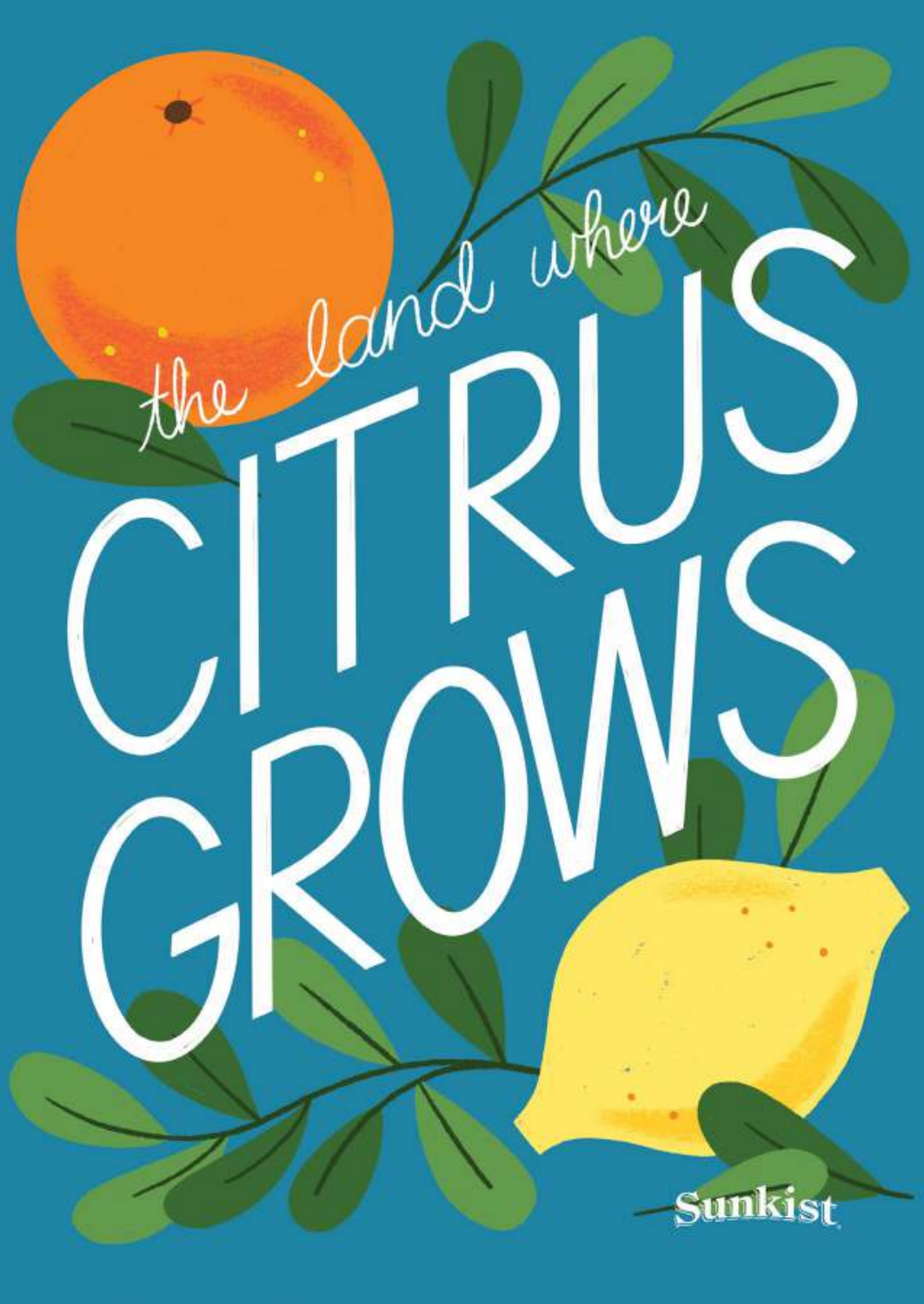#### **A Visit**



One summer, Ellie and Billy went to visit a Sunkist® citrus grove in California.

They were greeted by a grower.

Ellie and Billy saw many trees on the grove.

"We grow all kinds of citrus out here, from oranges to lemons, grapefruit to mandarins, and tangerines to tangelos," said the grower.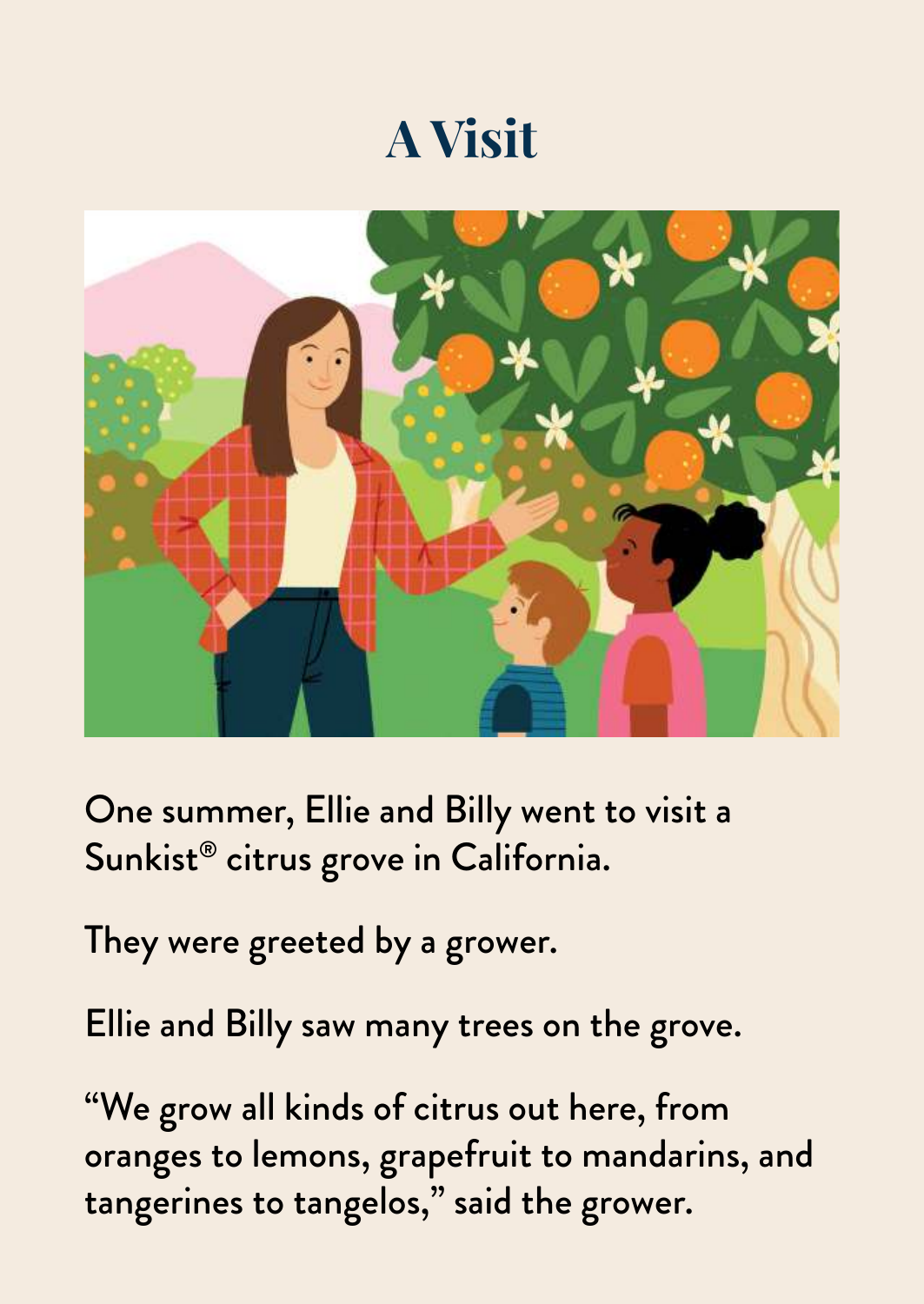#### **Little Trees**



Next, the grower took Ellie and Billy to see some young trees.

"This is how we plant the trees," she added.

Ellie and Billy watched her, as she placed the roots of the lemon tree in a hole in the ground.

She filled the hole with soil.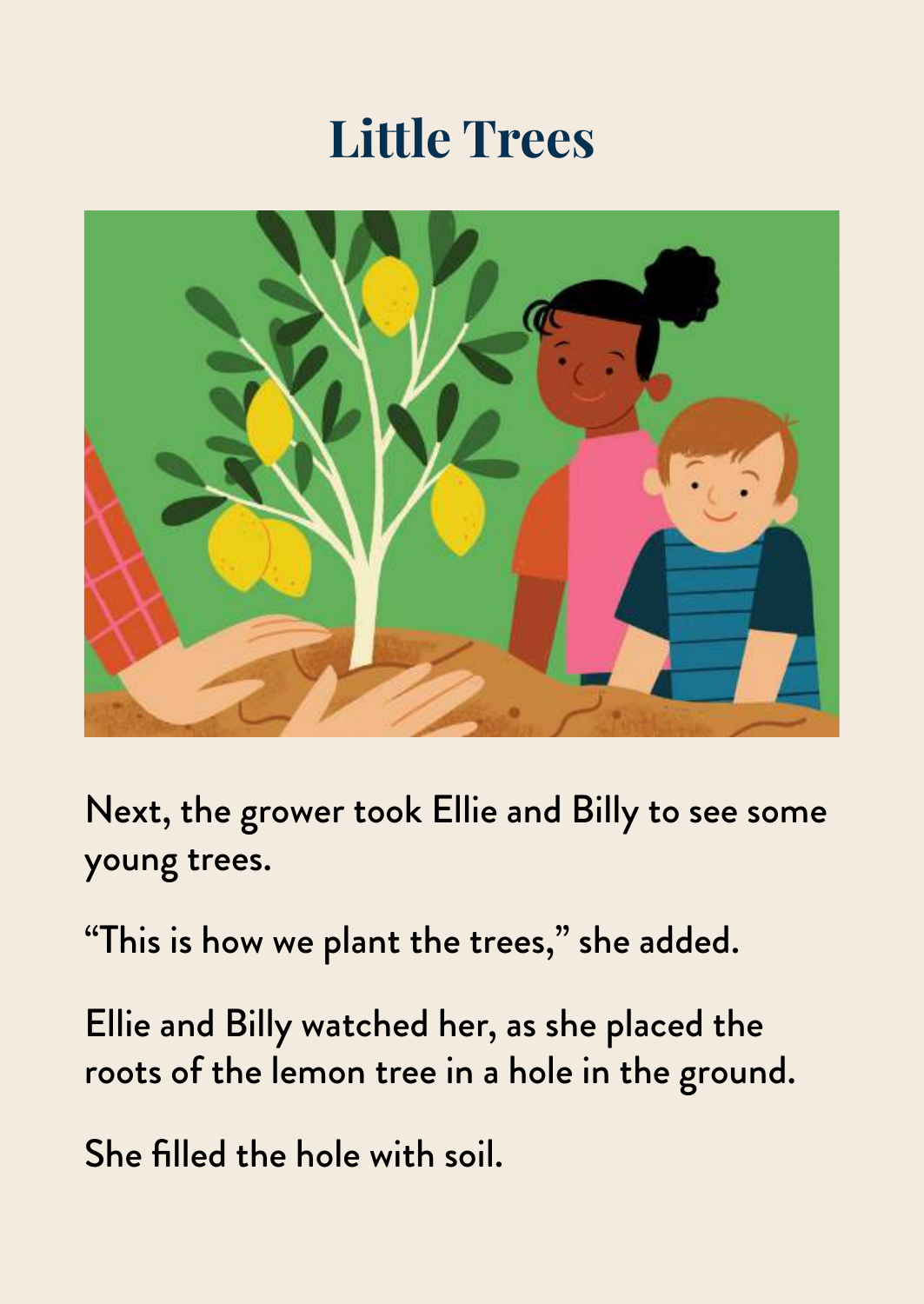#### **Growing Trees**



"It can take five years for one tree to make the citrus you see at the grocery store," the grower said.

"Wow, that's a long time," exclaimed Billy.

"It sure is," answered the grower.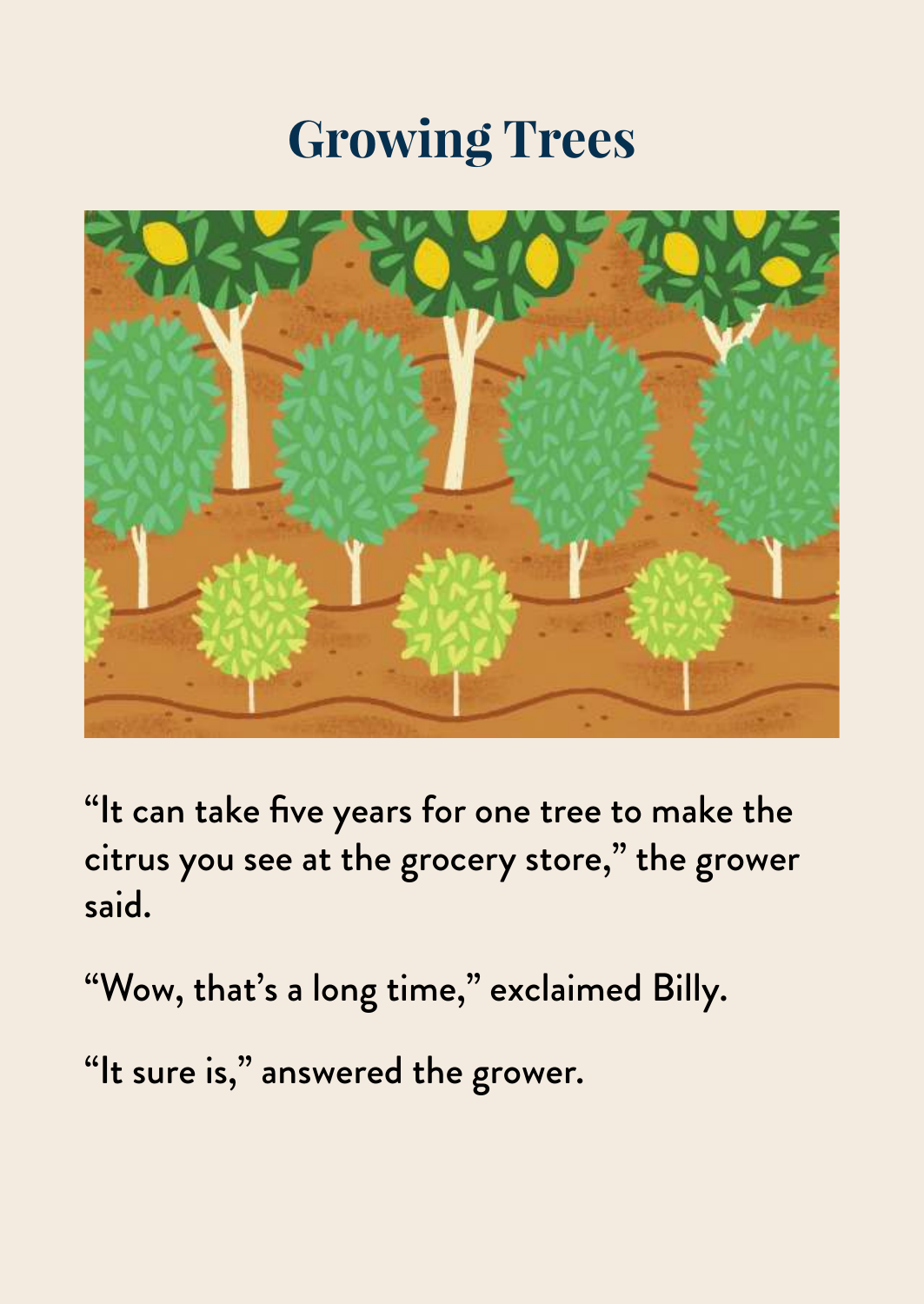## **Orange Blossoms**



"See the blossoms on the trees," said the grower as she pointed to one.

Soon these blossoms will become little oranges."

"Every orange or lemon you eat was once a blossom."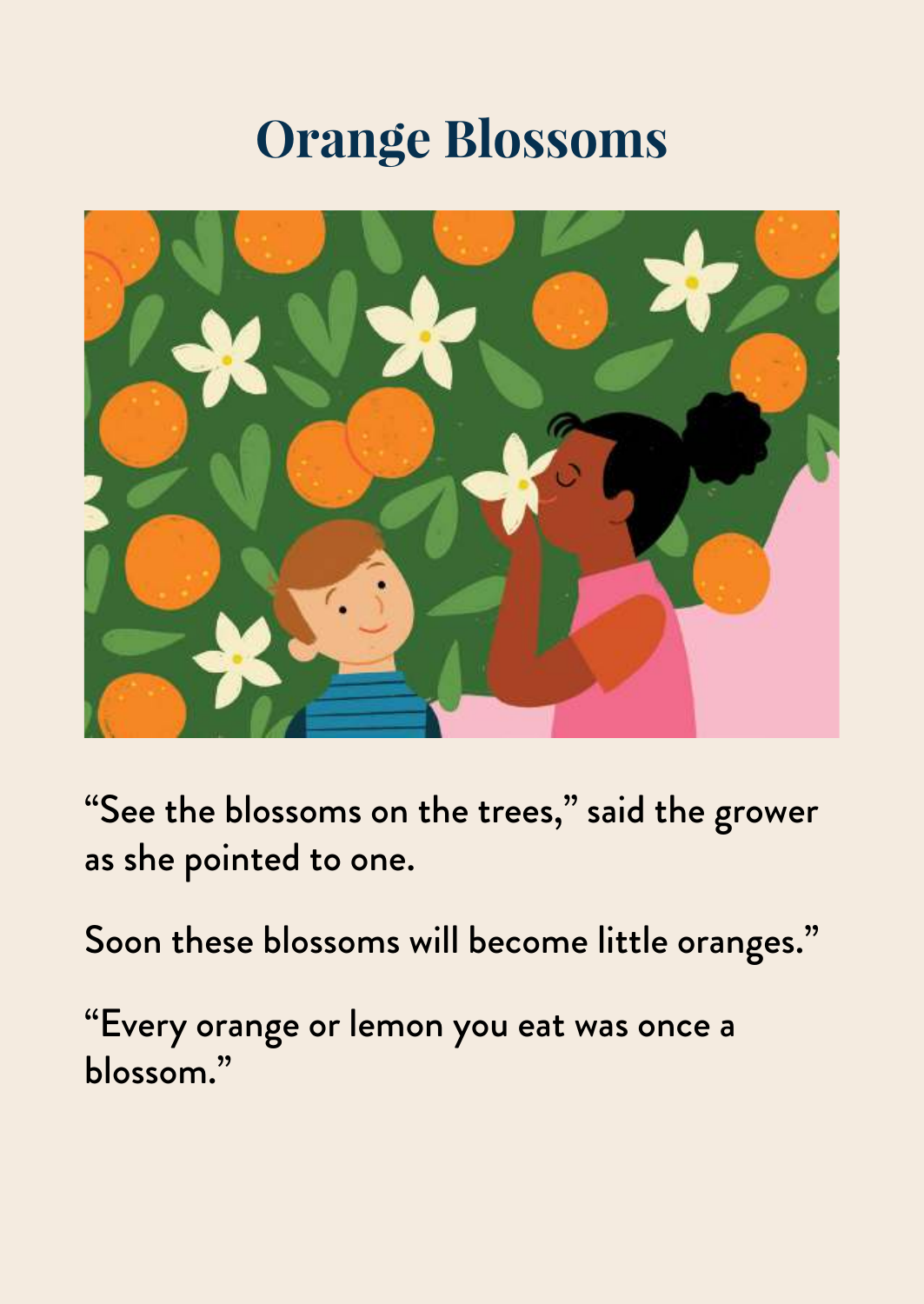#### **Thirsty Trees**



"Look," said Billy. "The trees are having a drink."

"Water and sunshine make the fruit grow," said the grower.

"Once the fruit is ripe, they are ready to be picked."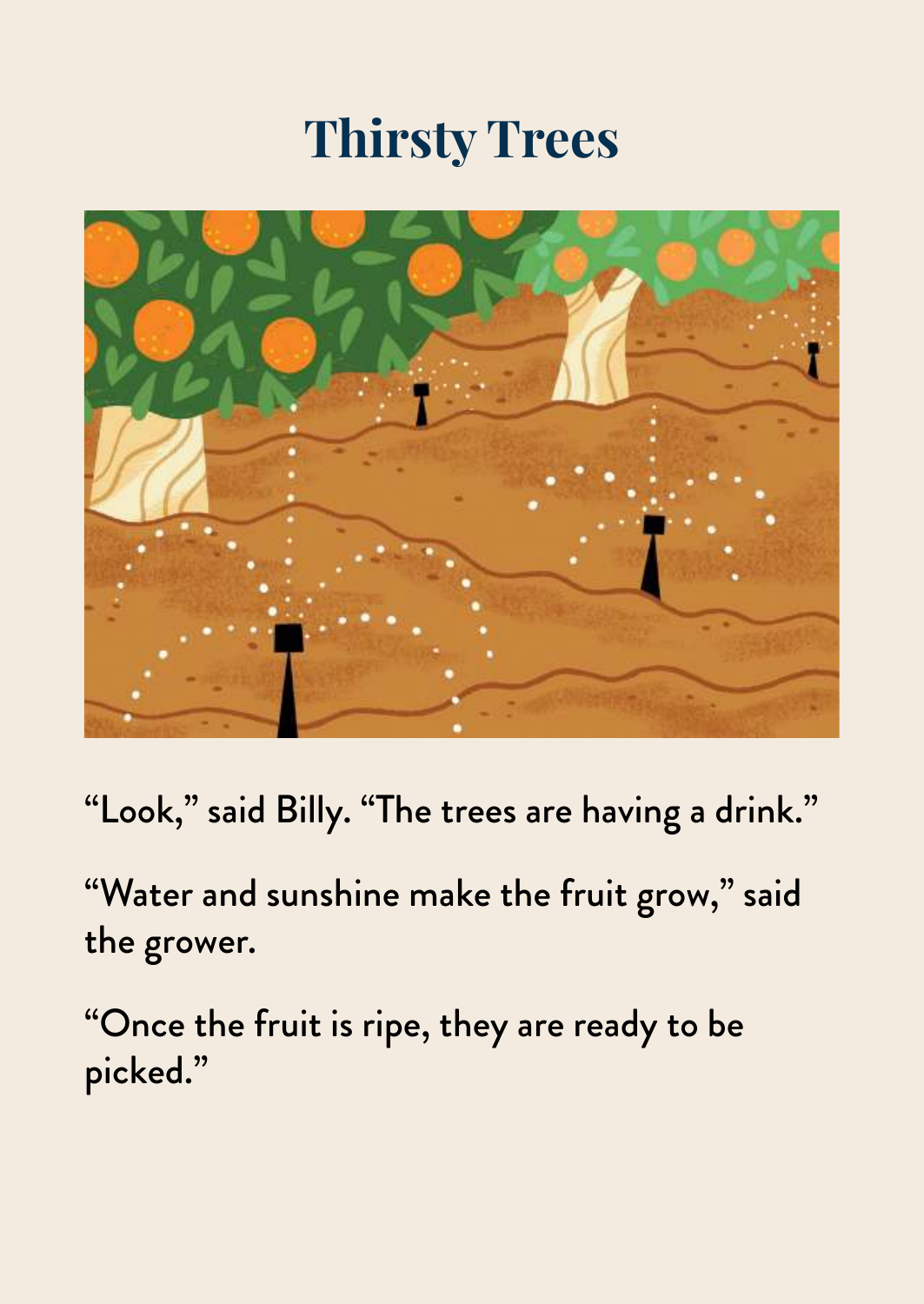## **Picking Oranges**



"You see, these oranges are hand-picked," said the grower.

"Pickers have a very important job," she added.

Ellie and Billy watched for a little while.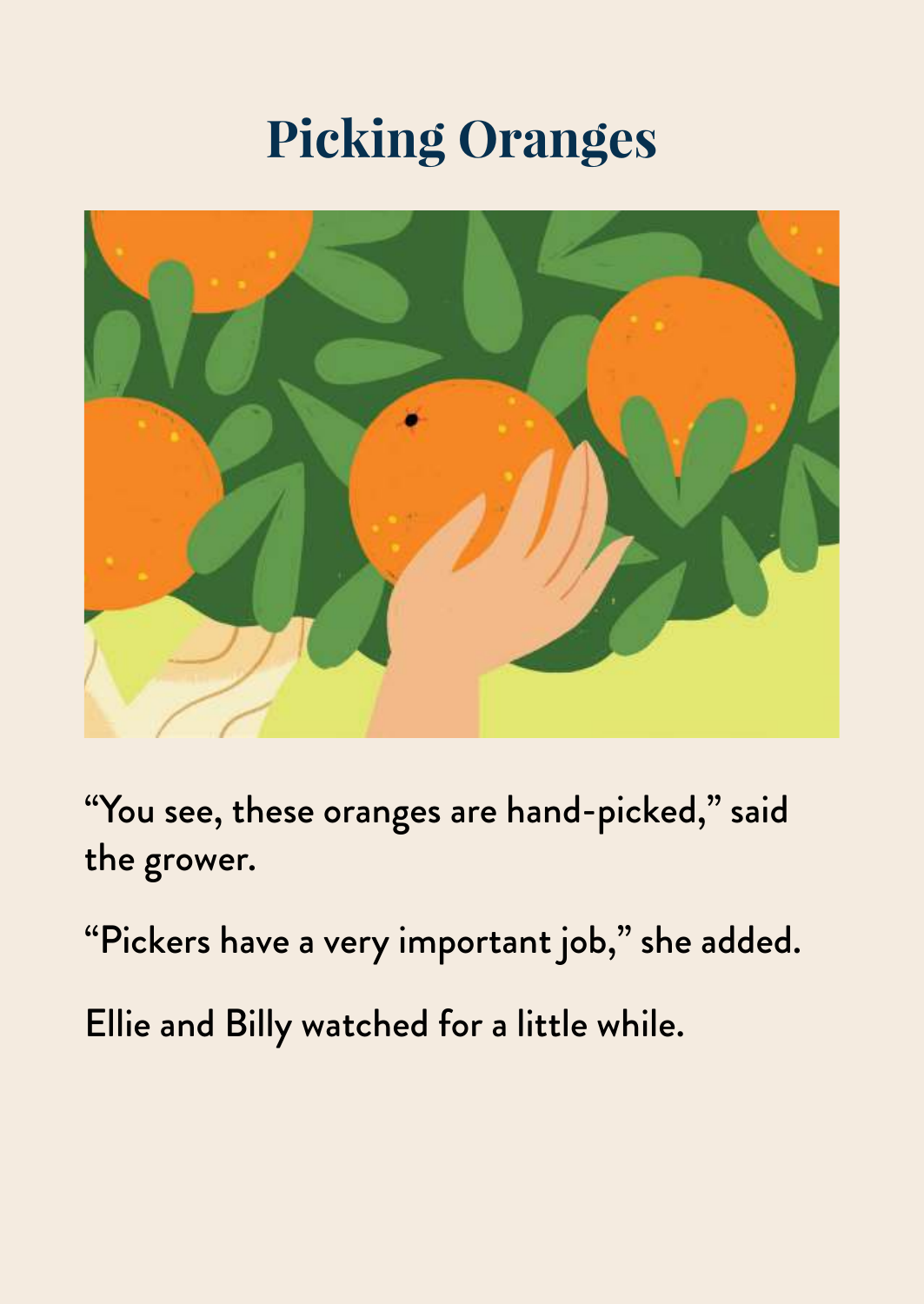## **They are Washed**



Ellie and Billy enter a big building called the packinghouse.

The pickers brought the oranges over from the grove.

"Now, we wash the fruit in warm water," said the grower.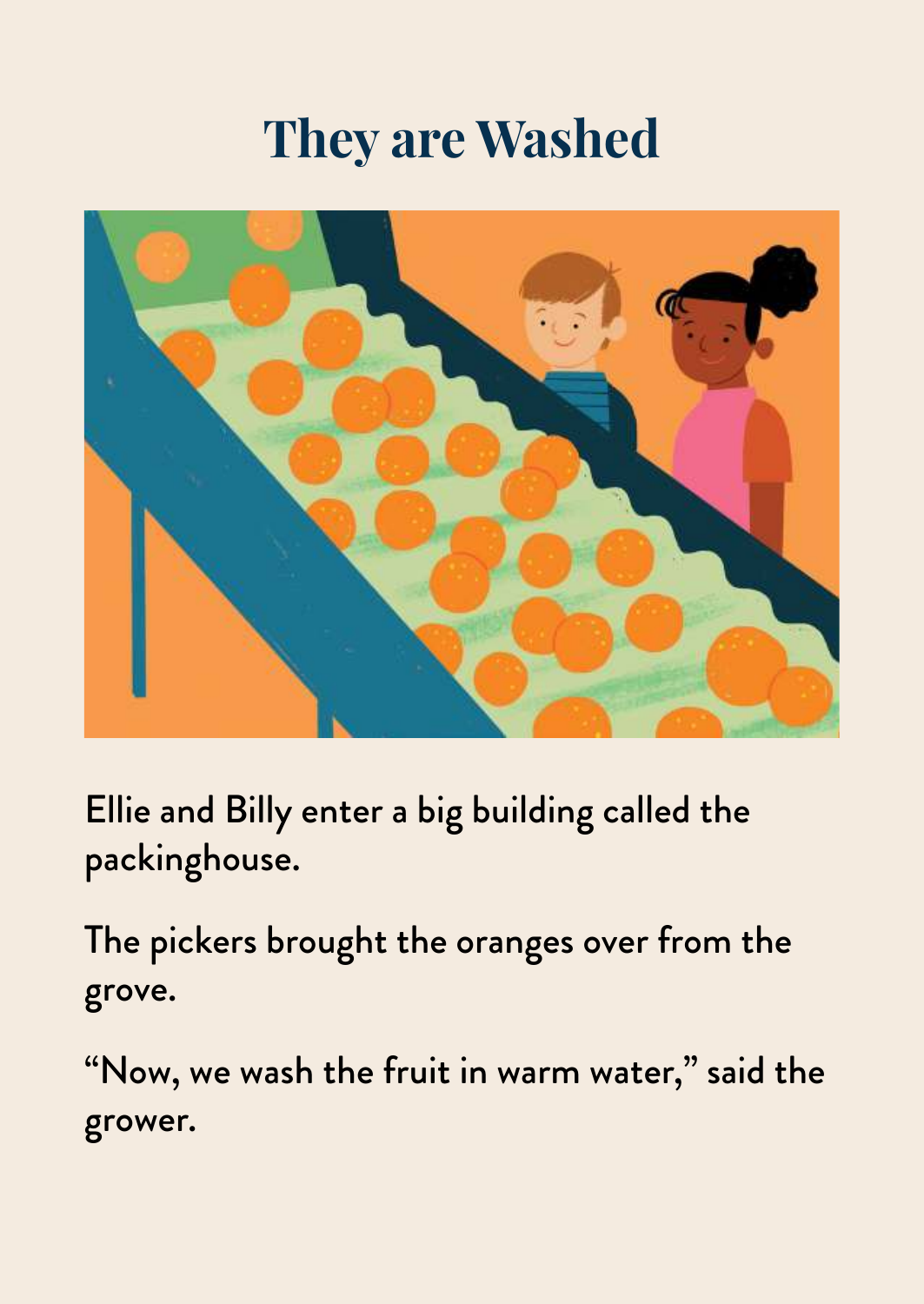## **The Fruit is Packed**



Next the workers packed the clean oranges in a box.

"These oranges are the best oranges," said the grower. "That is why the box has the Sunkist name."

"We buy Sunkist® oranges at the store," said Ellie.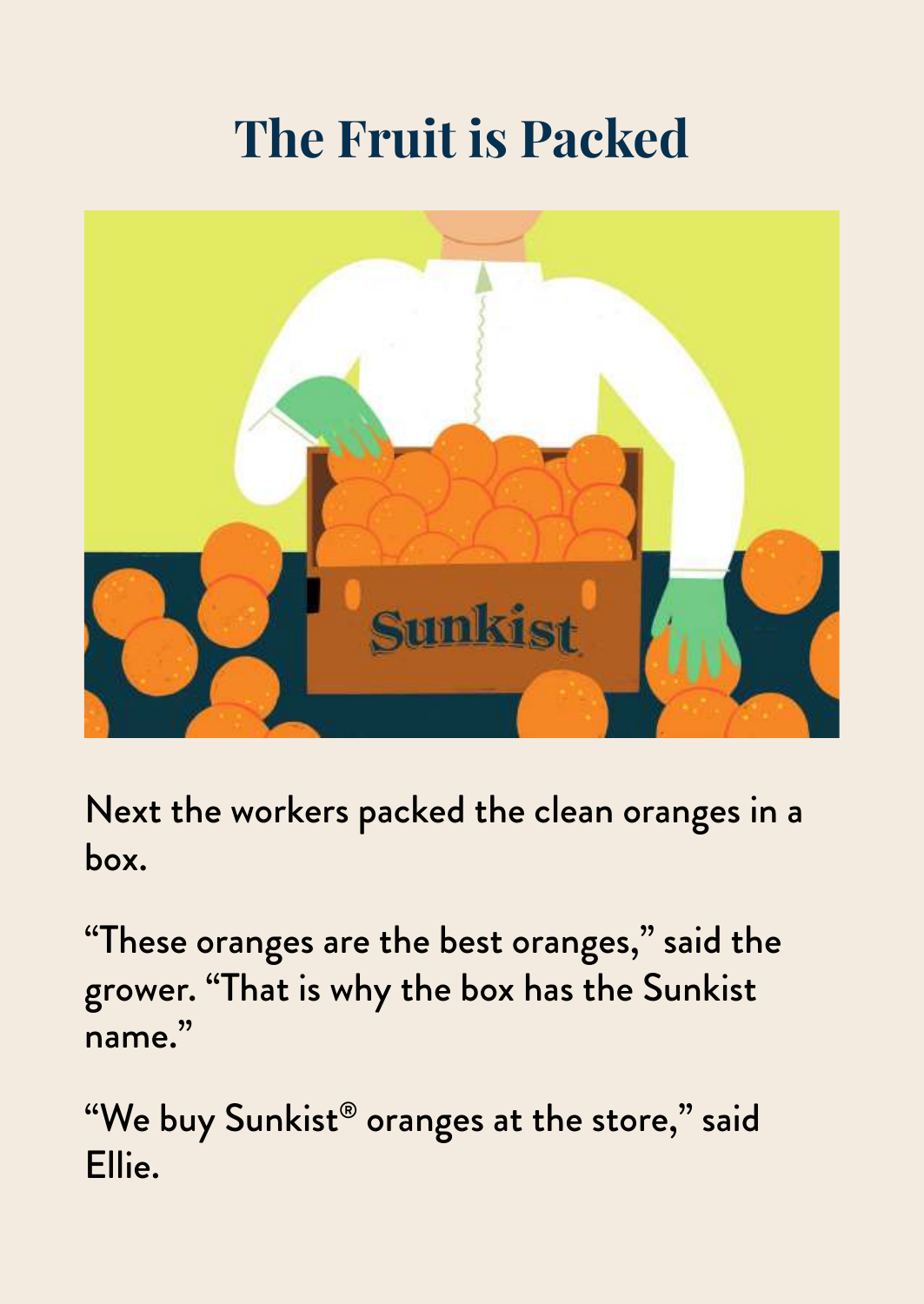#### **Oranges Go to Market**



"Now it's time to get them to the store," said the grower.

"We load the boxes on trucks to bring them to your local store.

Boats take them across the ocean to stores all over the world."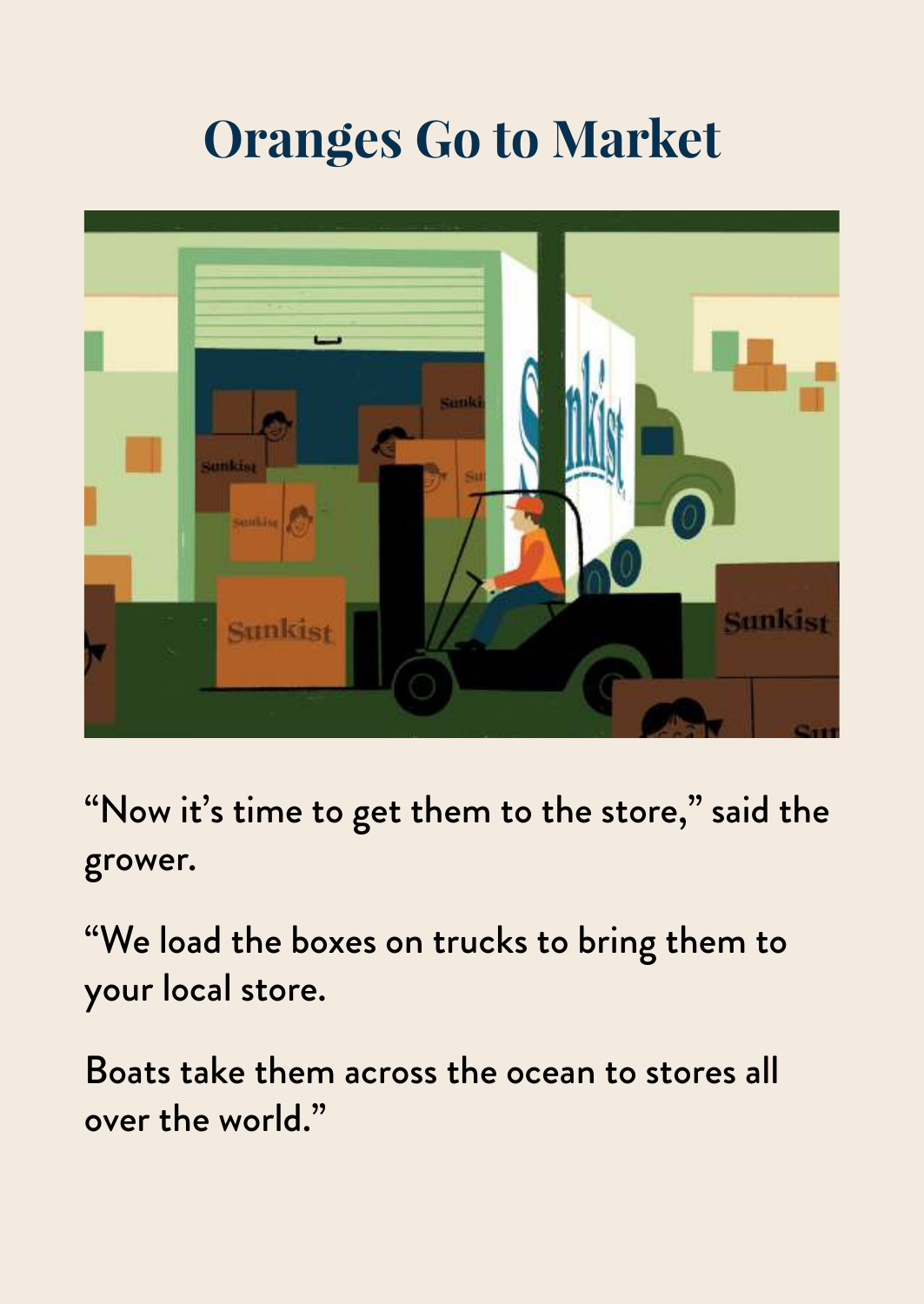## **At the Store**



Billy and Ellie visited the grocery store one weekend.

"We want some Sunkist citrus," said Billy.

"Yes, let's make some fresh orange juice when we get home," said Ellie.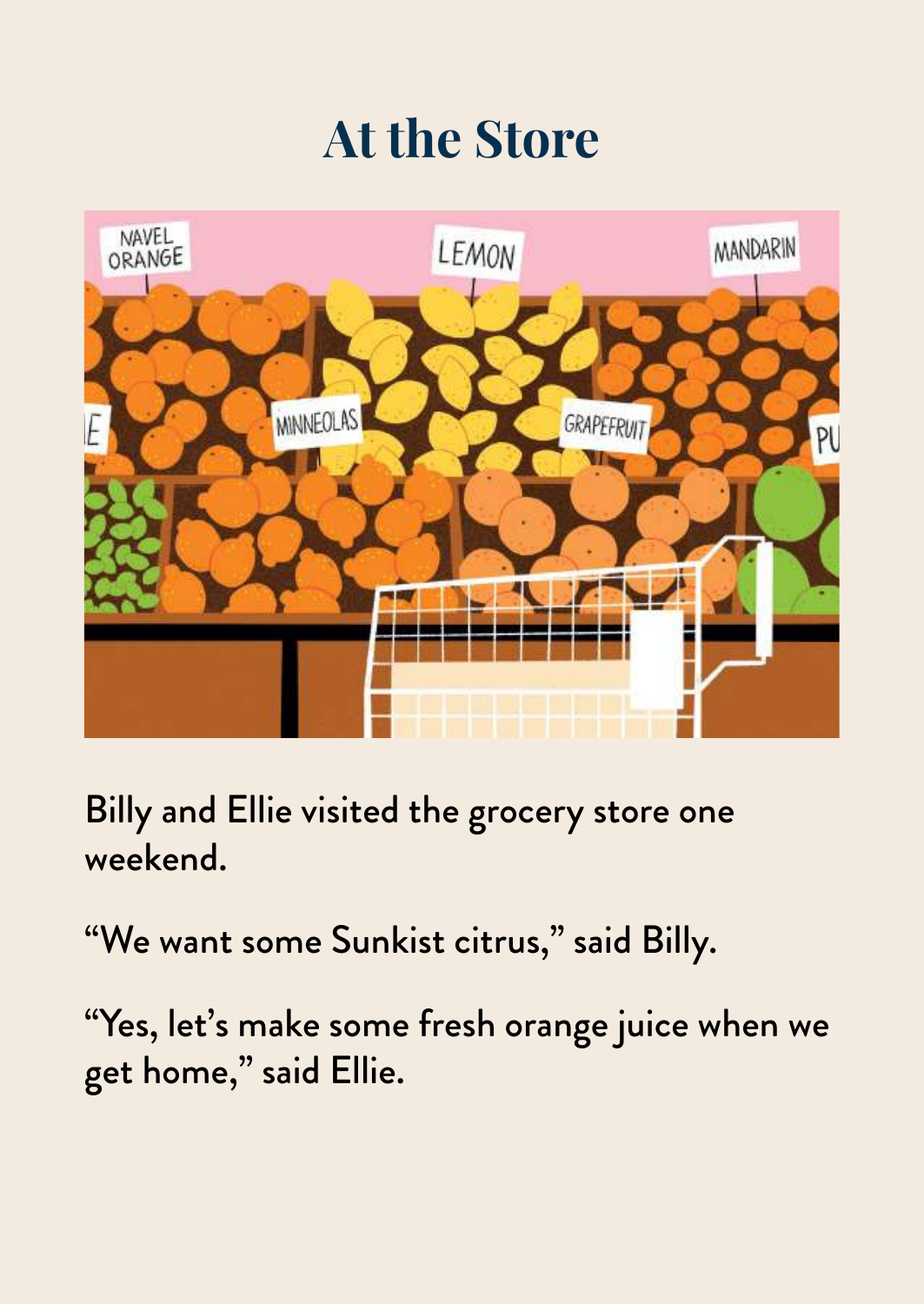# **Juicing Oranges**



Billy and Ellie squeezed some fresh Sunkist oranges.

"I like orange juice," said Ellie.

Citrus has important nutrients, like vitamins and minerals.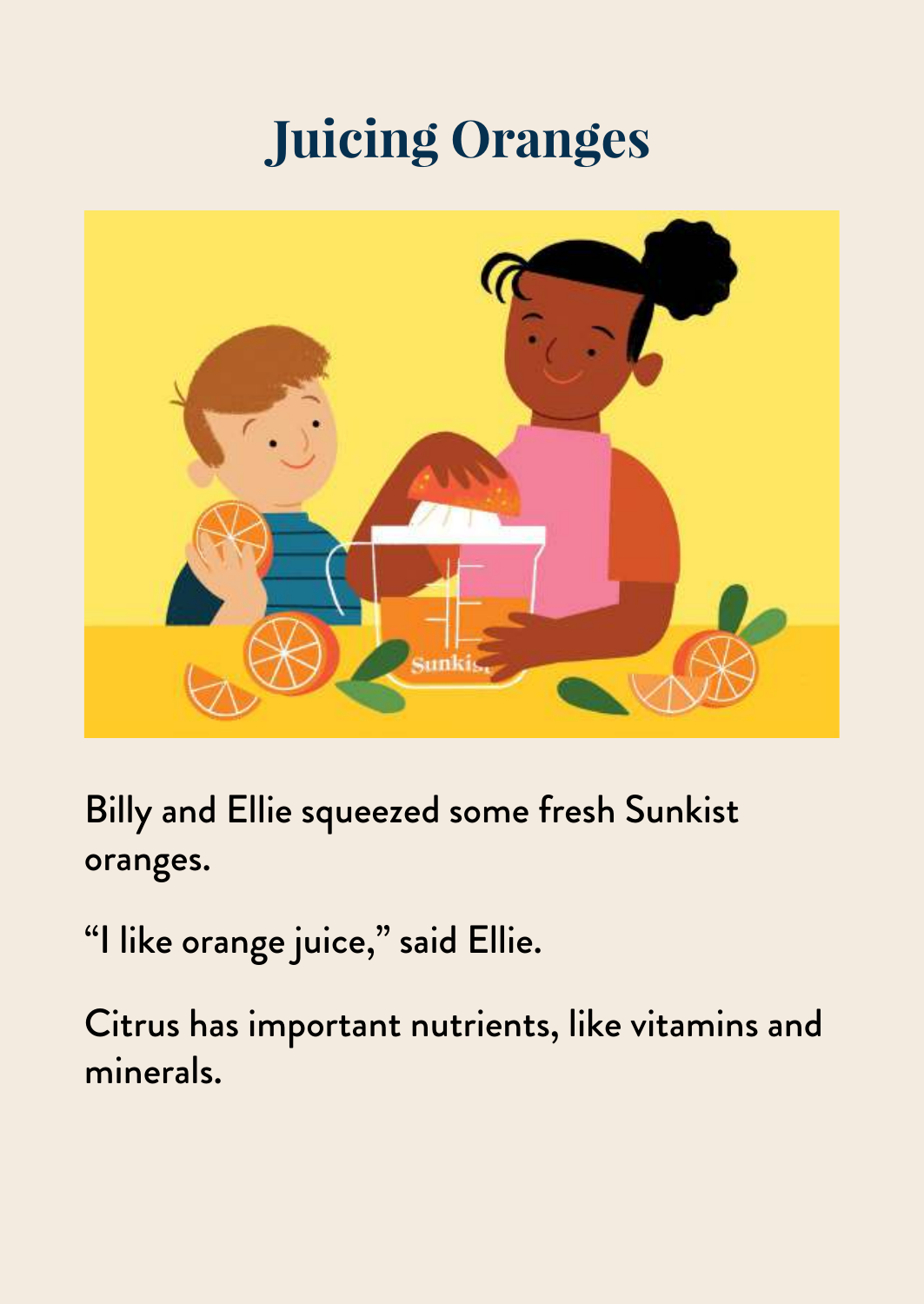#### **The Best Snack**



"Sunkist oranges are my favorite snack," said Billy.

#### Show us your Sunkist smile!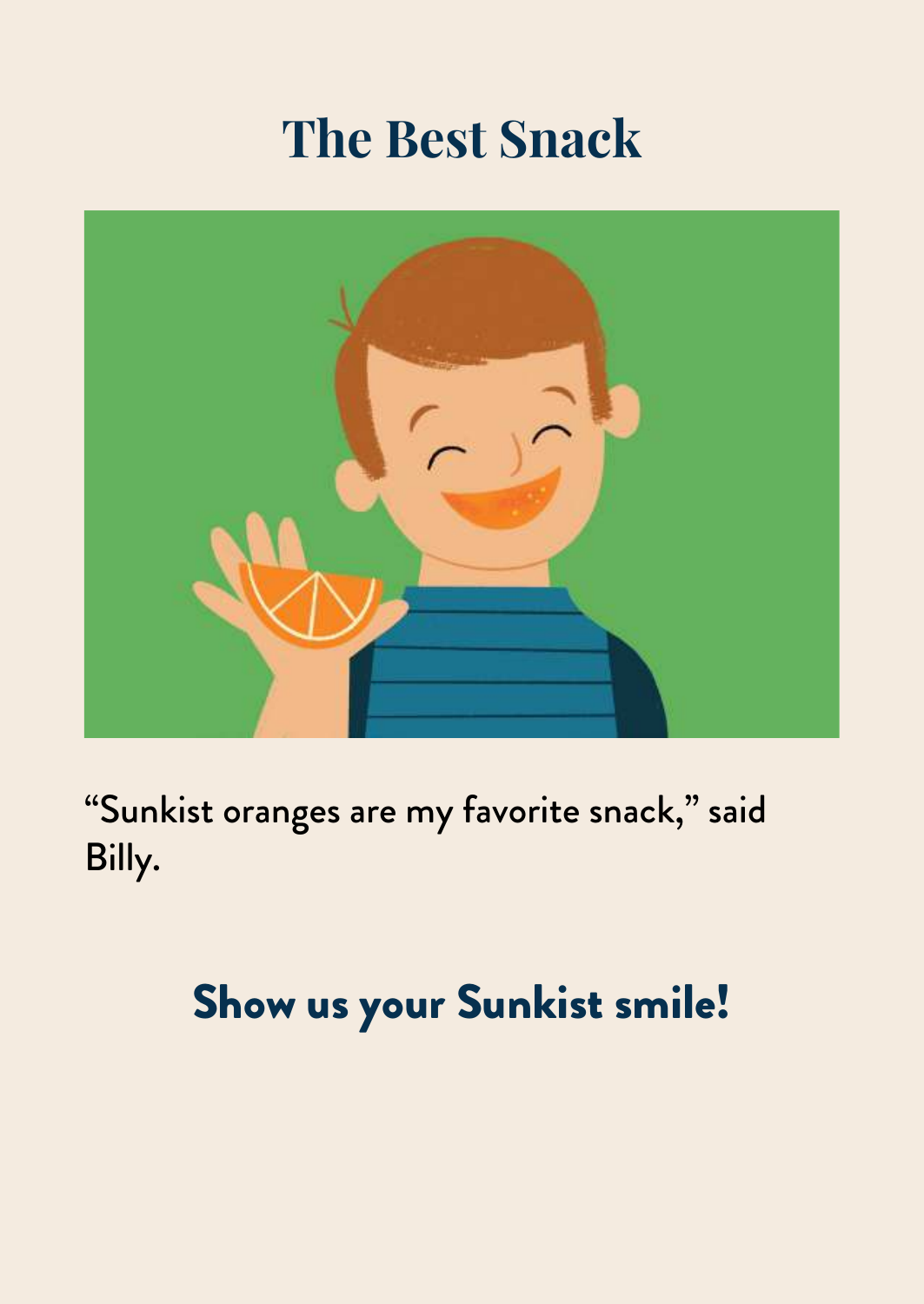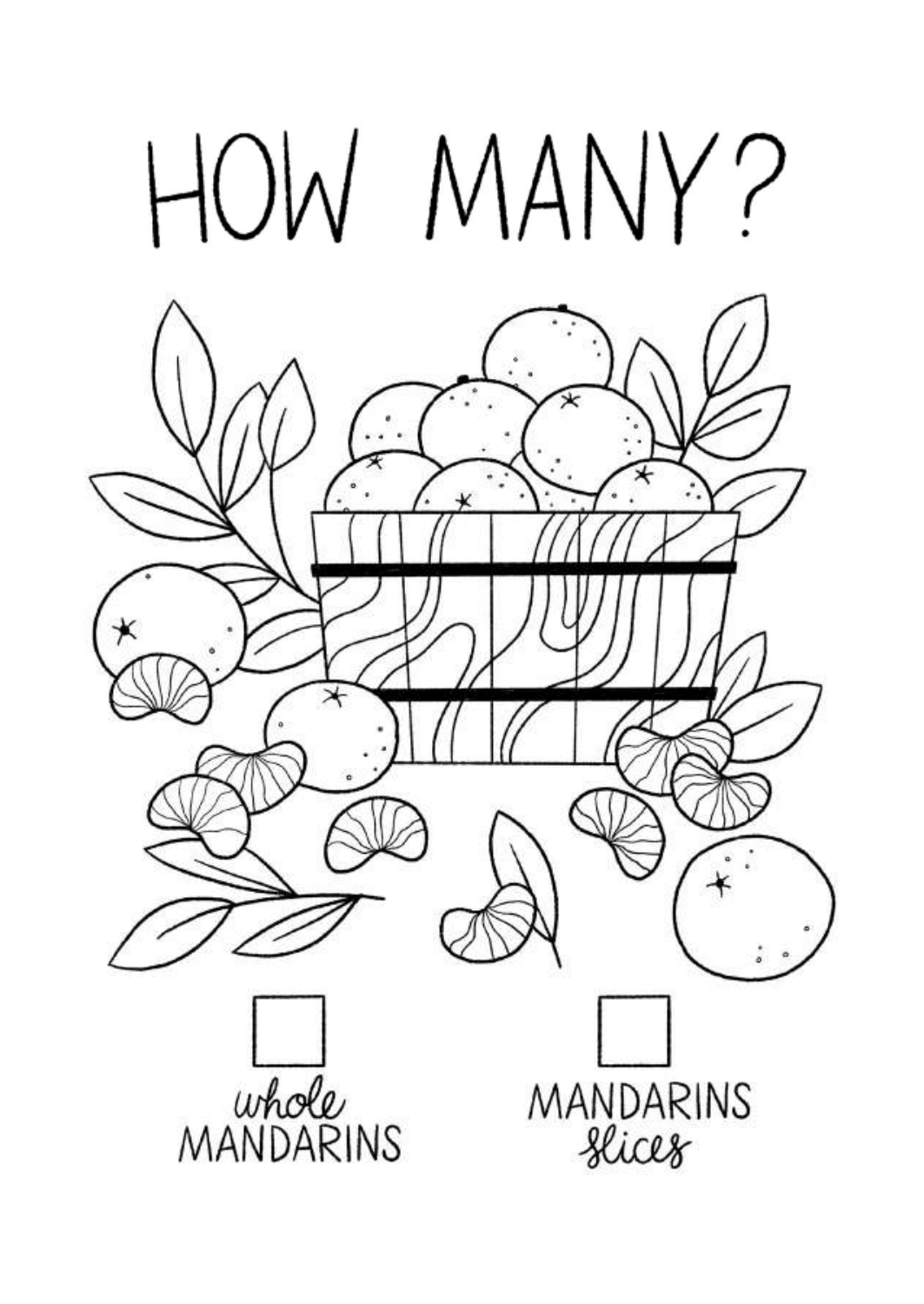CONNECT.the DOTS